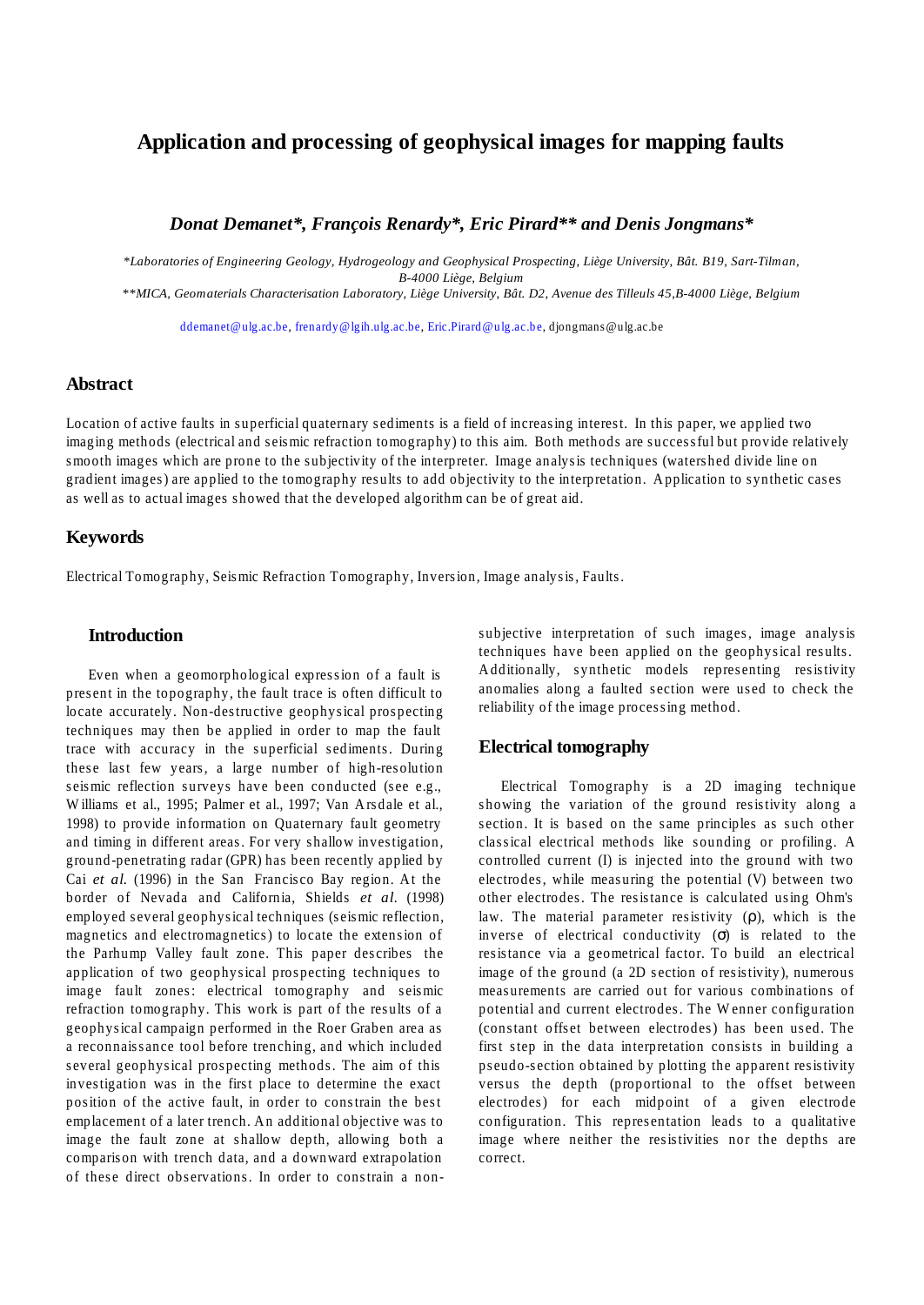It is necessary to inverse the pseudo-section in order to determine a vertical resistivity section as a function of a true depth. The inversion of the data is carried out according to an iterative process which aims at minimizing the difference between the measured pseudo-section and a calculated pseudo-section based on a model. This model is updated after each iteration until reaching an acceptable agreement between measured and calculated data or until no further improvement is possible. The data are processed with the algorithm proposed by Loke & Barker (1996) implemented in the RES2DINV software. Figure 1 shows the results of a survey performed at Jülich (Germany) across the escarpment of the Peel fault. The aim of this investigation is to determine the exact position of the fault as well as to image the fault zone at shallow depth. This work has been realised in collaboration with the Geological Survey of North-Westphalia and the University of Köln. The field measurements were performed with ABEM devices: Electrode Selector ES-464 and Terrameter 300C. Four cables with an amount of 64 connectors were extended along the profile. With a 2 meters constant electrode offset, this provides a total length of 126 meters.



*Fig. 1 Electrical tomography (after inversion) across the escarpment of a presumed active fault - Jülich.*

Figure 1 very clearly highlights a sharp lateral variation of resistivity at about 60 m. The top of the escarpment is more resistive than the bottom. The main problem with interpreting pseudocolor visualisations is the low-pass filtering generated by the inversion process associated to the subjectivity of the human's eye. In order to improve the interpretation of such results and the location of the true anomaly, it was decided to tentatively use image analysis.



*Fig. 2. Automatic delineation (dark line) of major resistivity anomalies using a conditional watershed divide line algorithm.*

The aim of this latter is to mark the strongest gradient of resistivity separating regions of homogeneous appearance. The principles of image processing are detailed in the last section. Results of the automatic anomaly location in Jülich are presented in Figure 2.

Another important point is the accuracy of the determined characteristics of the fault (location and dip). Several synthetic models have been created according to the results presented in Figure 1. A model with a thin horizontal lowresistivity layer overlying a vertical or dipping fault was created (Fig. 3a). The layers on both sides of the fault were given different combinations of resistivity values (300Ωm  $/100\Omega$ m  $/20\Omega$ m) so as to study the influence of the contrast on the interpretation. The pseudo-section corresponding to the model was then inversed using RES2DINV. Finally, image processing was performed on this inversed model in order to locate the highest gradient of resistivity. The comparison between the model, the inversed section and the result of the image analysis process for the dipping fault case is presented in Figure 3. Comparison with the result of the same computations on the vertical fault case (not illustrated) shows that it is possible to discriminate the two types of fault.



*Fig. 3. Model with an oblique fault (a), the resistivity image obtained after inversion (b) and the automatic delineation of the anomaly after image processing (c)*

#### **Seismic refraction tomography**

The test site was selected based on a preliminary paleoseismological study in the Roer graben near the city of Bree (NE of Belgium). In the framework of this project, several geophysical measurements were carried out across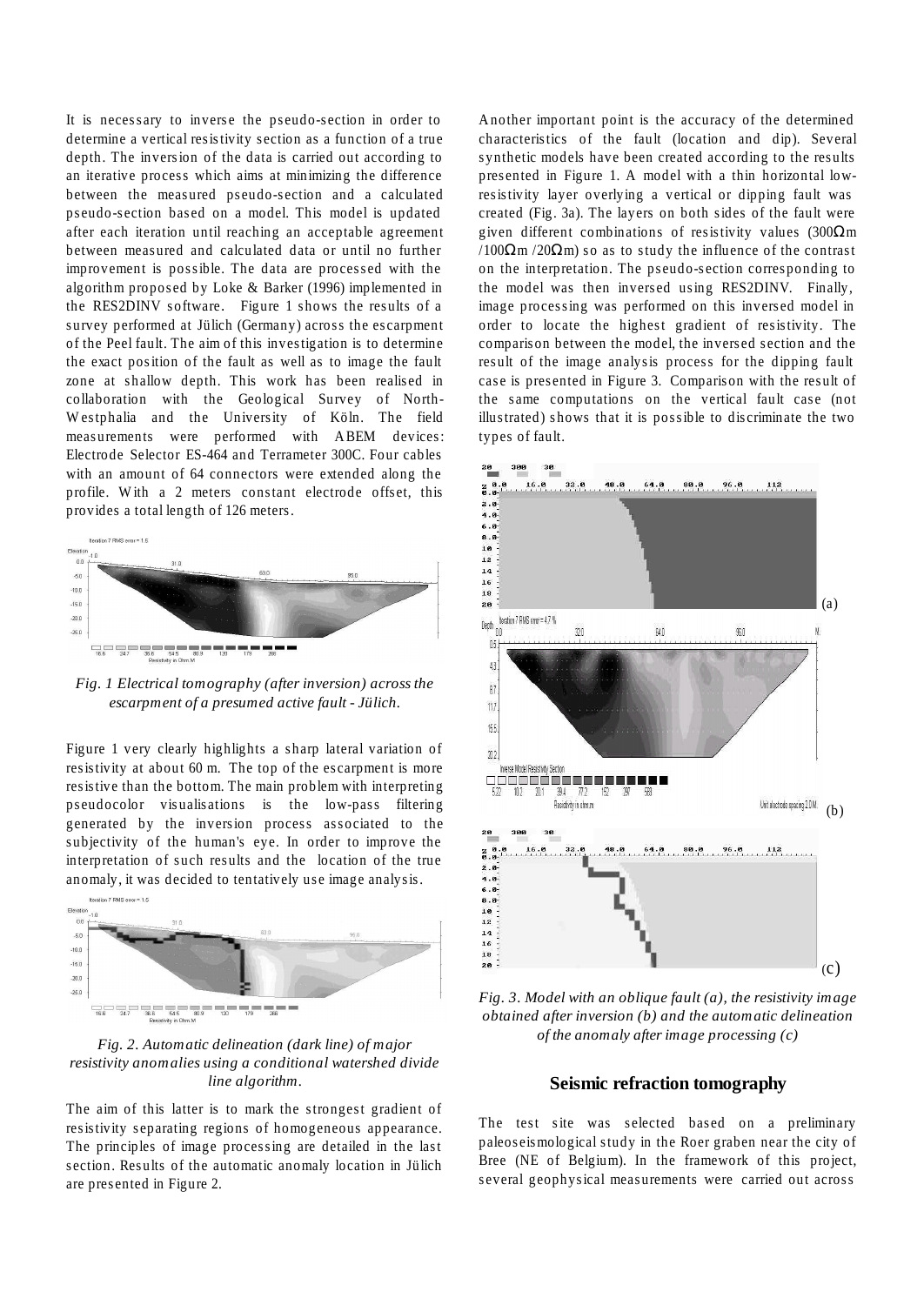the escarpment of a presumed active fault in order to locate and to image the fault zone. The results combined with the dig of a 80 m long and 3.5 m deep trench revealed two faults separated by 25 m (Demanet *et al* ,1999).



*Fig. 4. Seismic refraction tomography image from the Bree fault escarpment (a) and the location of anomalies obtained from the conditional watershed divide line (b).*

The first step in the refraction tomography survey consists of measuring first-arrival times between sources and receivers located along a profile crossing the fault escarpment. Combining travel-times from a number of sources and receivers at different positions along the profile, one can determine the P-wave velocity distribution on a twodimensional section. Various numerical inversion schemes have been proposed for image reconstruction (see Ivansson, 1986). In this study, we have used the Simultaneous Iterative Reconstruction Technique (SIRT) developed by Gilbert (1972). In this iterative method, which is presented in detail by Krajewski *et al*. (1989), a first guess of the solution is assumed and the theoretical travel-times are computed for each ray. The residuals between calculated and observed times are then used to correct the velocity values along the ray path, giving a new image. The iterative procedure is stopped when some criteria are met; for instance when the rms (root mean square) of the residual travel-times is assessed as low enough. Our software, developed in-house, uses curved rays computed from the gradient of the traveltime on the whole grid. The acquisition configuration was 96 m long with one receiver every two meters. The source was a hammer with a shot-point at each geophone position. Data were stacked at least 6 times for each source. The starting model of the inversion process was based on

the results of a classical seismic refraction profile along the fault escarpment. The inversion process was stopped after 10 iterations. The stopping criteria were the rms and the standard error of both the residual travel-times and the velocity variations between two iterations. Results of the inversion are presented in Figure 4.

Two sharp dipping anomalies are situated around 70 and 95 m exhibiting a stair-shaped section and correlating very well with the preliminary geophysical study and the trench observations.

The image processing technique developed for the analysis of electrical tomography sections was kept for this profile and revealed the anomalies presented in Figure 4(b) after thresholding of low gradient transitions.

#### **Image processing**

In order to fit with the requirements of the image processing algorithms, geophysical data were converted into 256 grey levels (8 bits) bitmap format. The electrical tomographies were typically 60x20 pixels whereas seismic images had a resolution of 48x20 pixels. All routines used for image processing were developed within Micromorph (Beucher, 1995).

The processing algorithm was defined, keeping in mind that the major aim was to localize transitions between more or less homogeneous domains. The first step therefore consisted in building a correct gradient image. Because nothing was known a priori about the shape of the gradient, it was decided to check the adequacy of the gradient computation on resistivity tomographies simulated from simple geometries (Figure 3).

The chosen gradient computation was a supremum of directional morphological gradients (linear dilation minus linear erosion) in the four major directions of the octagonal grid. The size of the gradient is obviously limited by the poor resolution of electrical tomographies and was most often set to two, meaning in practice a gradient over a linear segment of five pixels. It is to be noted that median filtering had been included in the image inversion process, thereby precluding the need for any further smoothing of the original image before computing the gradient. Figure 5 displays the result of the gradient computation.



*Fig. 5. Gradient image from the electrical tomography taken in Jülich (figure 1)*

Major discontinuities in the resistivity image appear as crest lines after computing the gradient image. They are too numerous and too erratic to be extracted by direct grey level skeletonization and a conditional watershed approach seems to be more appropriate.